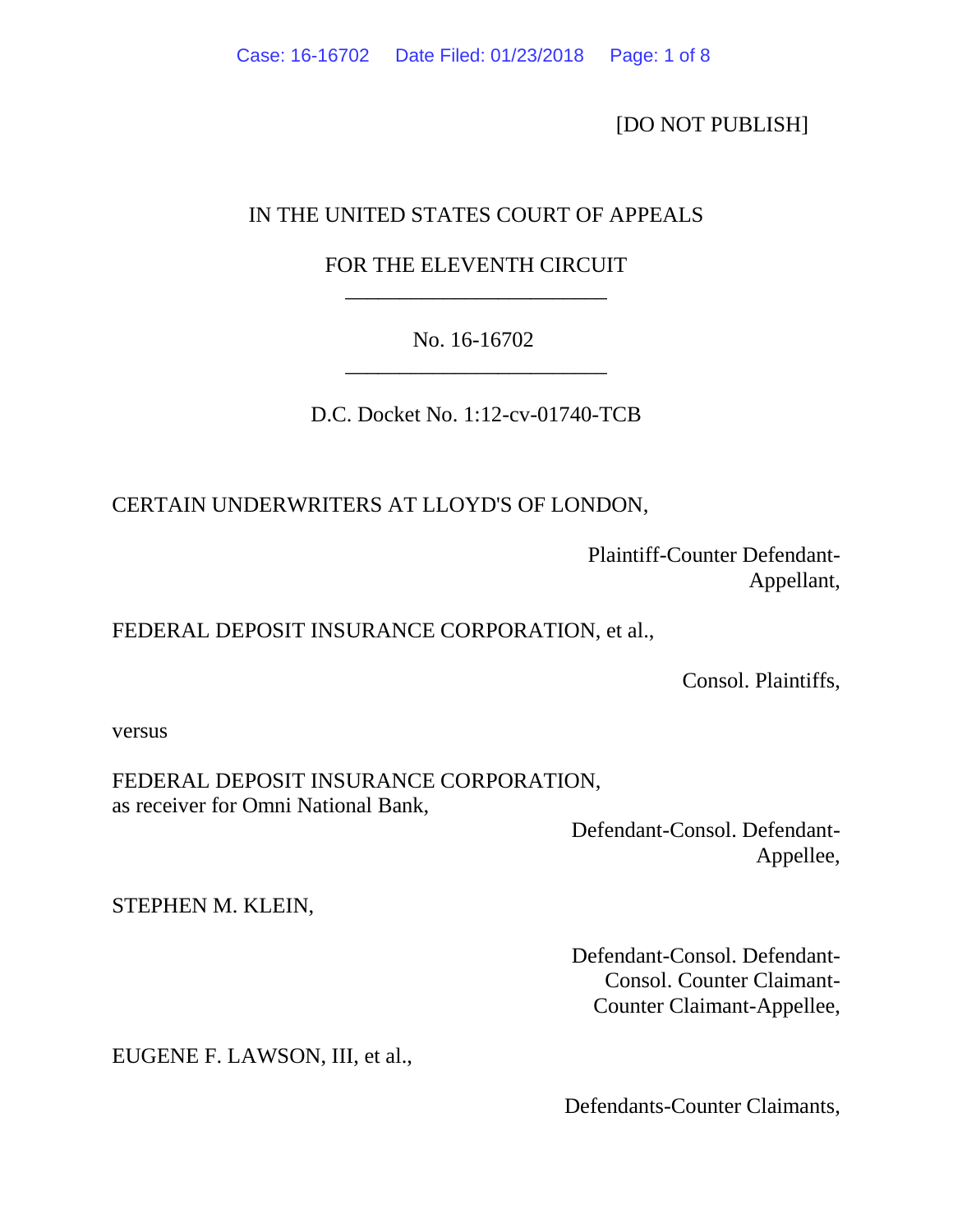CONSTANCE E. PERRINE, BENJAMIN J. COHEN,

> Defendants-Consol. Defendants- Appellees,

GREGORY W. PATTEN, et al.,

Defendants,

ALWEN HOUGH JOHNSON LIMITED, et al.,

Consol. Defendants,

### PROGRESSIVE CASUALTY INSURANCE COMPANY,

Consol. Counter Defendant.

Appeal from the United States District Court for the Northern District of Georgia

\_\_\_\_\_\_\_\_\_\_\_\_\_\_\_\_\_\_\_\_\_\_\_\_

\_\_\_\_\_\_\_\_\_\_\_\_\_\_\_\_\_\_\_\_\_\_\_\_

(January 23, 2018)

Before ED CARNES, Chief Judge, DUBINA, Circuit Judge, and ABRAMS, District Judge.

PER CURIAM:

 $\overline{a}$ 

Plaintiff-Appellant Certain Underwriters at Lloyd's of London

("Underwriters") appeals the district court's order denying its motion for summary

<span id="page-1-0"></span><sup>\*</sup> Honorable Leslie Joyce Abrams, United States District Judge for the Middle District of Georgia, sitting by designation.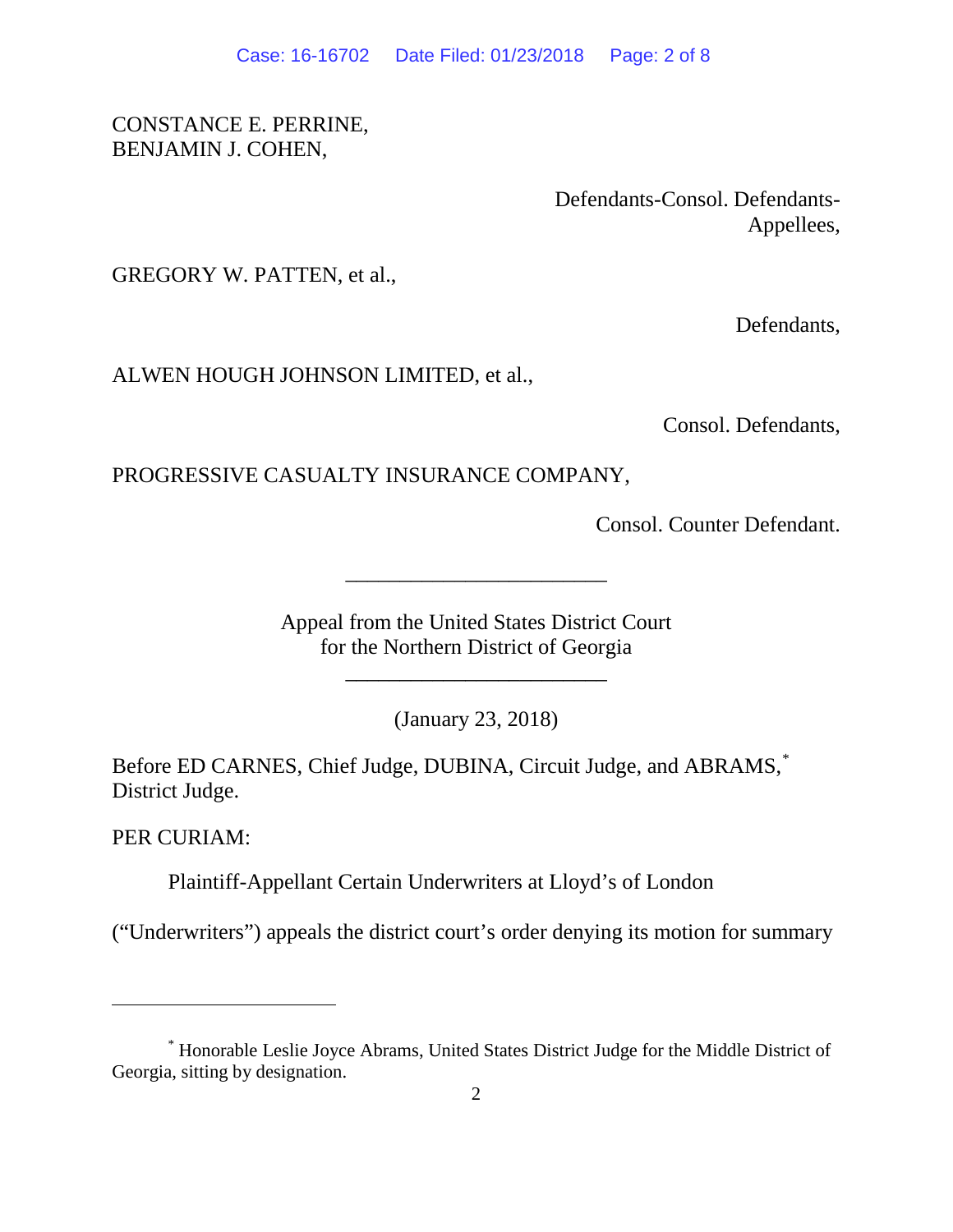judgment and granting Defendant-Appellant Federal Deposit Insurance Corporation's ("FDIC") cross-motion for summary judgment. In the district court, Underwriters sought a declaratory judgment that it does not owe the \$10 million policy limit on the directors and officers insurance policy it issued to Omni National Bank ("Bank") on the basis that two exclusions preclude coverage: the retroactive and the insured versus insured exclusions. The district court concluded that neither exclusion applied and required Underwriters to provide the policy coverage.

Underwriters sold the subject policy to the Bank in June 2008 for a one year policy period. From 2005 through 2007, the Bank's Community Development Lending Division ("CDLD") engaged in unsound lending practices, which triggered internal and external regulatory investigations. In the 2007–2008 housing climate, the Bank foreclosed on many of the properties that served as collateral for the risky loans. These properties, held in the Bank's portfolio, were known as Other Real Estate Owned ("OREO") properties. After discovering these abuses, the Bank closed in CDLD in December 2007. A short time later, certain board members (the "OREO Defendants")<sup>[1](#page-2-0)</sup> instituted a plan to renovate and hold

<span id="page-2-0"></span><sup>&</sup>lt;sup>1</sup> These board members were distinct from the CDLD board members who engaged in the unsound lending practices.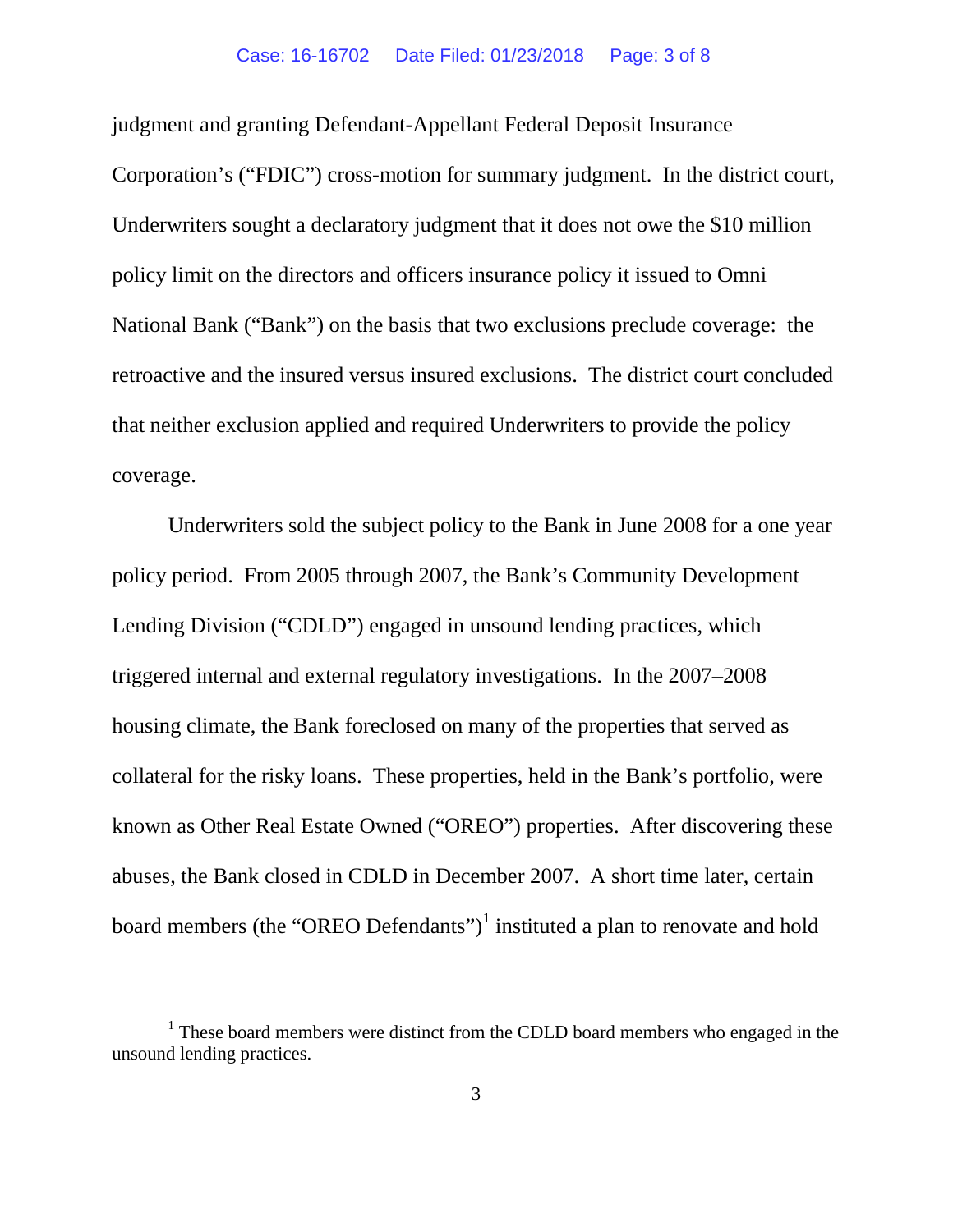the OREO properties rather than to sell them "as-is" at the time of foreclosure. The Bank's regulators approved this plan in [2](#page-3-0)008, when the Bank had a  $CAMELS<sup>2</sup>$ rating of 2, which signified the Bank was "fundamentally sound." On September 15, 2008, the regulators issued a report and changed the Bank's CAMELS rating to 5, indicating the Bank was failing or would fail imminently. The OREO Defendants, however, continued to invest approximately \$12.6 million into OREO properties from that date through the Bank's closure in March 2009. The FDIC brought this action to recover from the policy for the CDLD and OREO Wrongful Acts. This appeal focuses on the OREO Wrongful Acts and the two policy exclusions: the retroactive exclusion for prior or "interrelated wrongful acts" and the insured versus insured exclusion.

After hearing oral argument in this case, reading the parties' briefs, and examining the relevant portions of the record, we affirm the district court's grant of summary judgment for the FDIC based on the thorough and well-reasoned opinion of the district court. We write briefly to address Underwriters' misplaced reliance

<span id="page-3-0"></span> $2^{\circ}$  CAMELS, a rating system to assess the soundness of a bank or financial institution, uses a scale of one through five, with one being the highest and five being the lowest rating.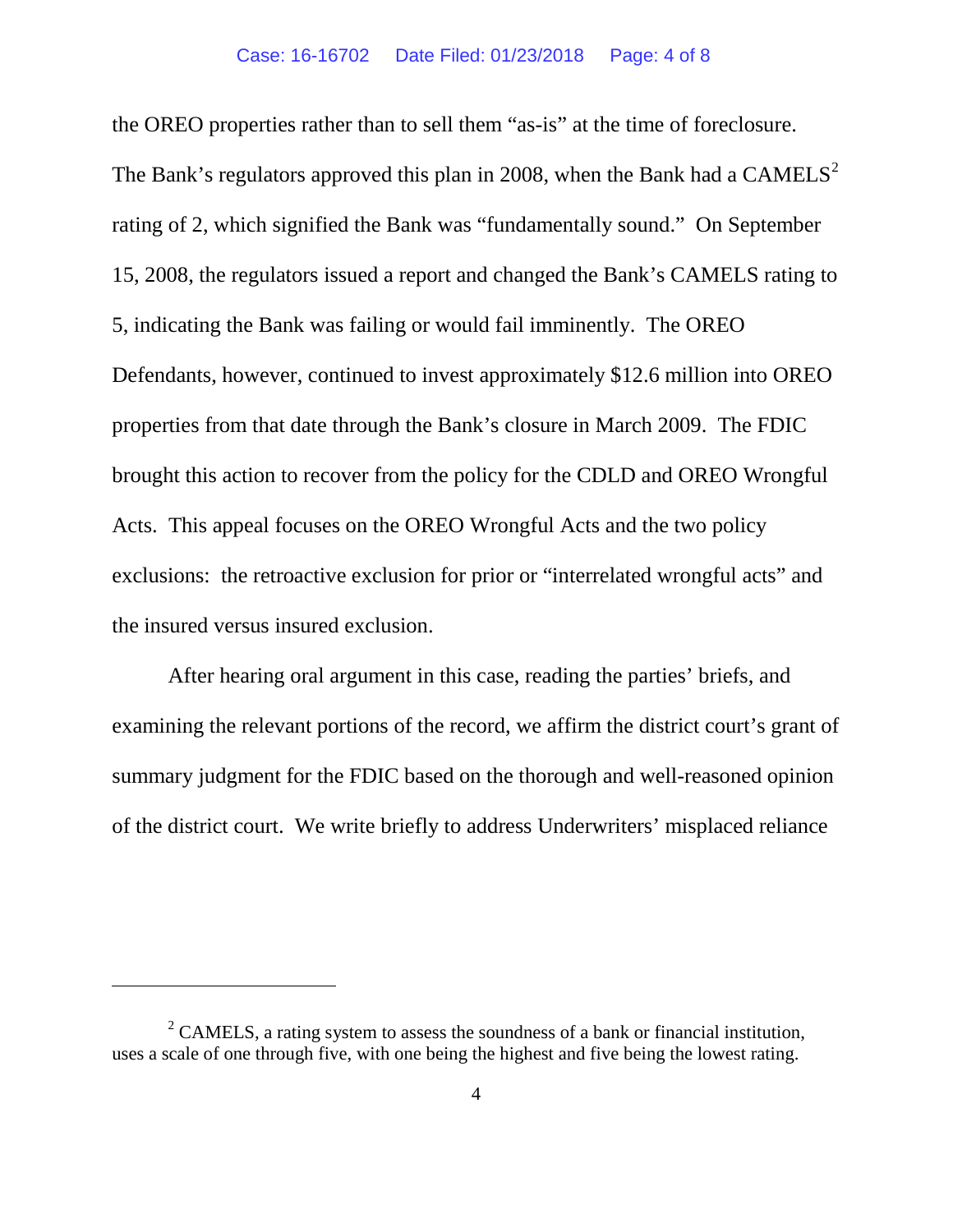on this Court's recent decision in *Zucker v. U.S. Specialty Insurance Company*, 856 F.[3](#page-4-0)d 1343 (11th Cir. 2017).<sup>3</sup>

In *Zucker*, this Court examined an insurance policy's exclusion for "prior acts" under the auspices of Florida law.<sup>[4](#page-4-1)</sup> See id. at 1349–51. The parent company of a wholly-owned subsidiary bank admittedly engaged in risky lending practices preceding the 2008 housing market crash that rendered it insolvent. *Id.* at 1345. Shortly thereafter, the parent obtained a new directors and officers policy with U.S. Specialty Insurance Company with a prior acts exclusion: U.S. Specialty would "not be liable to make any payment of Loss in connection with a Claim arising out of, based upon or attributable to any Wrongful Act committed or allegedly committed, in whole or in part, prior to [November 10, 2008]." *Id.* at 1349 (emphasis and alteration in original). In 2009, during the U.S. Specialty policy period, the parent transferred approximately \$46 million to the subsidiary bank to stabilize it. *Id.* at 1346. Despite this influx of money, regulators closed the subsidiary bank in May 2009 and appointed the FDIC as the receiver. *Id.*  Immediately thereafter, the parent filed for bankruptcy under Chapter 11. *Id.* 

<span id="page-4-1"></span><span id="page-4-0"></span><sup>3</sup> We note the district court did not have the benefit of having the *Zucker* decision before it issued its well-reasoned opinion.

 $4$  Notably, the parties jointly agree that New York law controls in this case.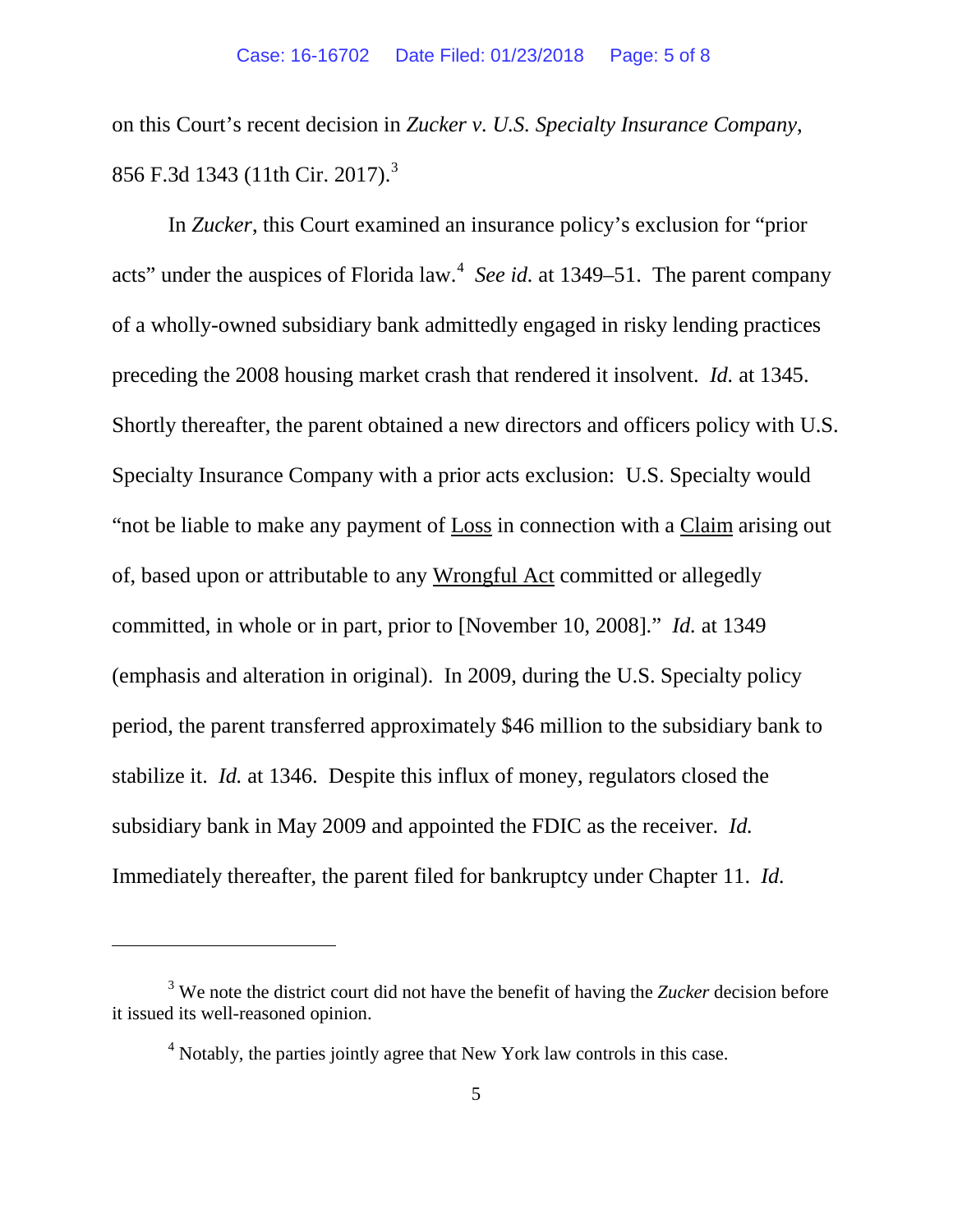Creditors sued the parent's board, alleging the \$46 million transfer was fraudulent, and the board sought but was denied coverage under the insurance policy's prior acts exclusion. *Id.* at 1347.

This Court held the prior acts exclusion applied to the fraudulent transfer claim because "the Parent Bank's insolvency 'arose out of' wrongful acts that occurred before November 10, 2008" and "share[s] 'a connection with' wrongful acts covered by the" exclusion. *Id.* at 1350. The Court continued, "an essential element of [plaintiff's] claim—the Parent Bank's insolvency—has a connection to some prior wrongful acts of the Parent Bank's officers and directors that occurred before the policy's effective date." *Id.* at 1350–51. This holding, Underwriters argues, necessitates the same outcome in this case on the basis that the OREO Wrongful Acts necessarily arose from the CDLD Wrongful Acts and are inextricably connected and thus "interrelated wrongful acts."

This case, however, does not involve the "arising out of" language that was at issue in *Zucker*'s retroactive exclusion. Furthermore, in its briefs to this Court, Underwriters did not argue that the "arising out of" language in the policy here excluded the FDIC's claims. It raised that contention for the first time at oral argument, and as a result, it is abandoned. *Mesa Air Grp., Inc. v. Delta Air Lines, Inc.*, 573 F.3d 1124, 1130 n.7 (11th Cir. 2009); *see also Access Now, Inc. v. Sw.*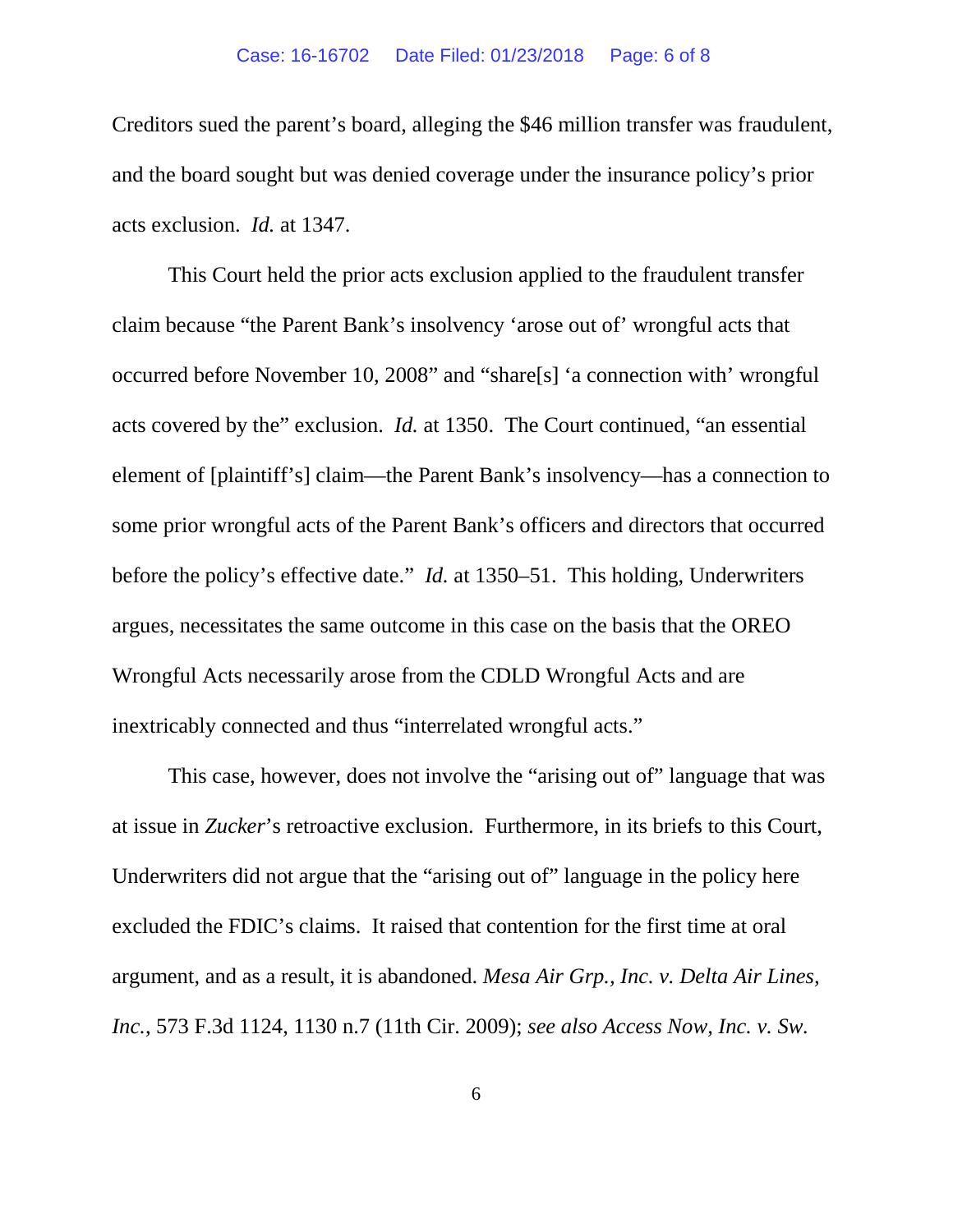*Airlines Co.*, 385 F.3d 1324, 1330 (11th Cir. 2004) ("[A] legal claim or argument that has not been briefed before the court is deemed abandoned and its merits will not be addressed.").<sup>[5](#page-6-0)</sup> Even if we were to address that argument, *Zucker* still would not apply.

The wrongful acts at issue in *Zucker*—the fraudulent transfer from the parent company to the subsidiary bank—were wrongful because the parent company was insolvent at the time they occurred. The parent company's insolvency was the result of wrongful acts that occurred before the policy period. Thus what ultimately made those transfers wrongful were wrongful acts that occurred before the policy's effective date. Such was not the case here.

We conclude that the FDIC's underlying claims for coverage demand the opposite conclusion. Unlike the fraudulent transfer claim in *Zucker*, the claim for coverage for the OREO Wrongful Acts is not inextricably linked to the Bank's unsound lending practices in the CDLD. Rather, the wrongful acts claimed are for the particular expenditures to rehabilitate OREO properties that occurred after and only after—the Bank received the downgrade to the CAMELS 5 rating in September 2008. The Board authorized these expenditures between September 15,

<span id="page-6-0"></span><sup>&</sup>lt;sup>5</sup> If anything, it appears that in its initial brief Underwriters expressly rejected any argument based on the "arising out of" language. Appellant's Br. at 13 (stating that "the district court mistakenly believed that Underwriters asserted that the first prong of the Retroactive Exclusion [the "arising out of" language] . . . applied to the OREO Wrongful Acts.").